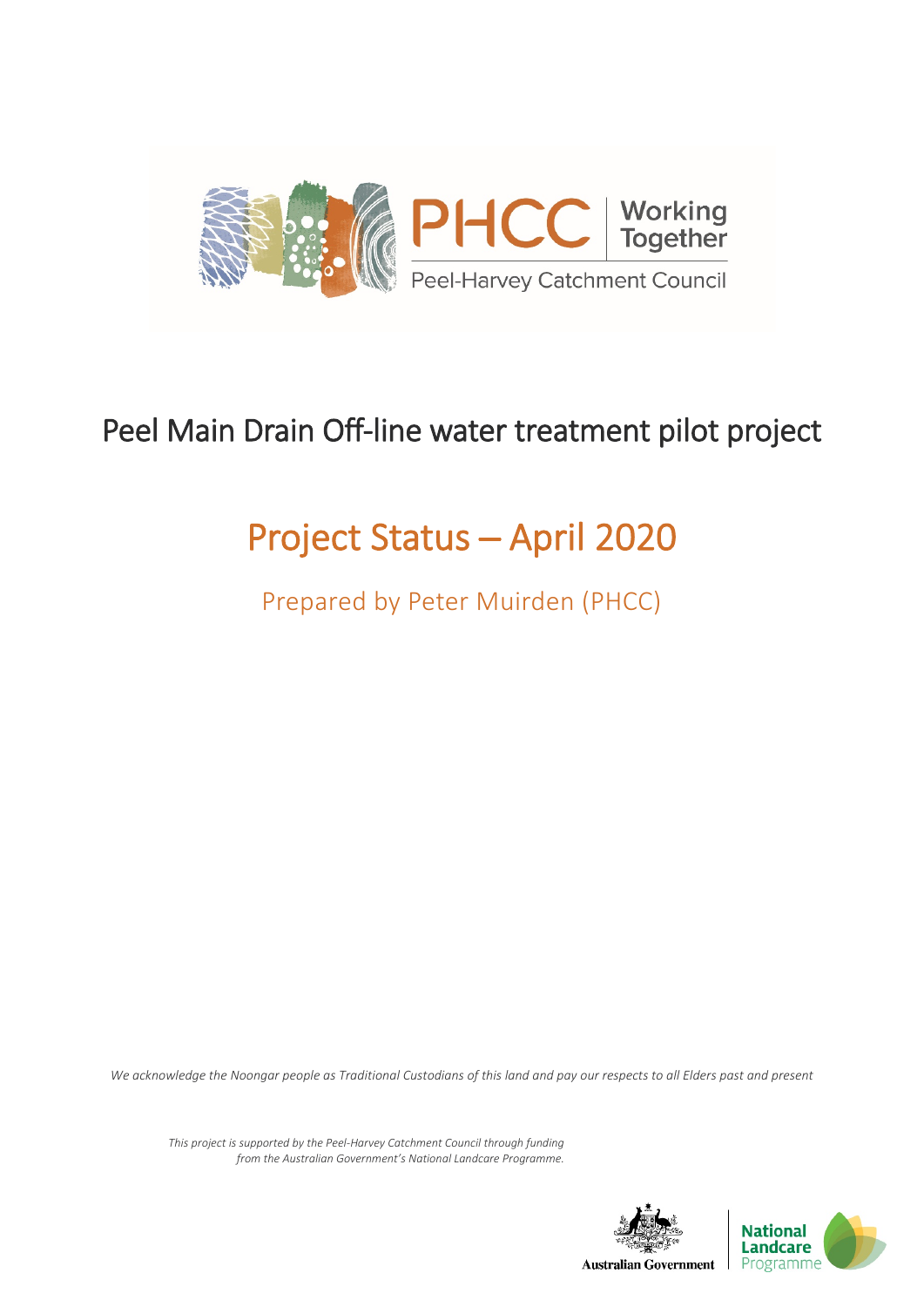#### Introduction

The Peel MD project planned to use the insitu clay soils of the Serpentine floodplain to strip phosphorous from the flow in Peel MD. Since 2010, levels of Total Nitrogen have been Moderate (1.5─2.0mg/L), while levels of Total Phosphorous have generally been High (0.25─0.40mg/L).

#### Project History

The project was initially envisaged in 2015 to divert flow from PeelMD through a series of swales where clay lining would strip phosphorous out of the water column. The resultant outflow would discharge into wetlands along the western side of the lower Peel MD before re-entering PeelMD at its confluence with the Serpentine River. After key stakeholder negotiations between PHCC, DWER, WCorp and DBCA under the guidance of the REI Steering Committee, a stage 1 proposal was simplified to a project that would divert water from the PeelMD into six 200m long swales before allowing the treated water back into PeelMD immediately downstream.

| Oct-Dec 16:         | Feasibility investigations commenced                                                                                                                                                                                      |  |  |
|---------------------|---------------------------------------------------------------------------------------------------------------------------------------------------------------------------------------------------------------------------|--|--|
| July 2017:          | Jim Davies & Assoc engaged to undertaken Swale hydraulic design                                                                                                                                                           |  |  |
| August 2017:        | Staged approach to swale construction decided with treated flow going to PeelMD                                                                                                                                           |  |  |
| Nov 2017:           | Technical Working Group endorses Swale design principles                                                                                                                                                                  |  |  |
| Feb 2018:           | Detailed design undertaken (by GHD) and RFQ sent out for weir and swales                                                                                                                                                  |  |  |
| March 2018:         | Quotes for design of swales received and contract awarded May 2018, however:<br>no quotes received for design of weir; GHD engaged to undertake more feasible<br>design for this and then rework the design to fit budget |  |  |
| June 2018:          | Swale and access track contracts commenced construction                                                                                                                                                                   |  |  |
| <b>August 2018:</b> | Swale construction 80% complete when deemed too wet to continue                                                                                                                                                           |  |  |
| Nov 2018:           | Design contract for weir awarded to Jsteel                                                                                                                                                                                |  |  |
|                     | Design complete Feb 2019, however, design not suitable to WCorp                                                                                                                                                           |  |  |
| March 2019:         | Construction of Swales and access complete incl security fencing                                                                                                                                                          |  |  |
| April 2019:         | Vonmac engaged to undertake weir design (design received May 2019);                                                                                                                                                       |  |  |
| May 2019:           | WCorp take on perpetual liability for weir structures;                                                                                                                                                                    |  |  |
|                     | WCorp provided \$26k for several rounds of their design changes to culverts                                                                                                                                               |  |  |
|                     | GHD reviews previous designs including design of in/outlet culverts                                                                                                                                                       |  |  |
| June 2019:          | WCorp having issues with Vonmac weir design                                                                                                                                                                               |  |  |
| August 2019:        | More changes to In/Outlet culverts submitted to WCorp                                                                                                                                                                     |  |  |
| Sept 2019:          | WCorp deemed GHD culvert designs not suitable                                                                                                                                                                             |  |  |
|                     | Issues on weir design between Vonmac and WCorp at impasse                                                                                                                                                                 |  |  |
|                     | WCorp agree to undertake design and construct of the weir and in/outlet culverts<br>and have construction complete by end of FY19/20                                                                                      |  |  |
| Nov 2019:           | David Wills & Assoc (DWA) engaged by WCorp to undertake weir/culvert design;                                                                                                                                              |  |  |
|                     | Jan/Mar 2020: multiple discussions between DWA, WCorp and PHCC re design                                                                                                                                                  |  |  |
| 31 Mar 2020:        | DWA produces final weir/culvert design                                                                                                                                                                                    |  |  |
| April 2020:         | Continued discussion between WCorp and DWA re design;                                                                                                                                                                     |  |  |
|                     | as at 28 April, this is still unresolved                                                                                                                                                                                  |  |  |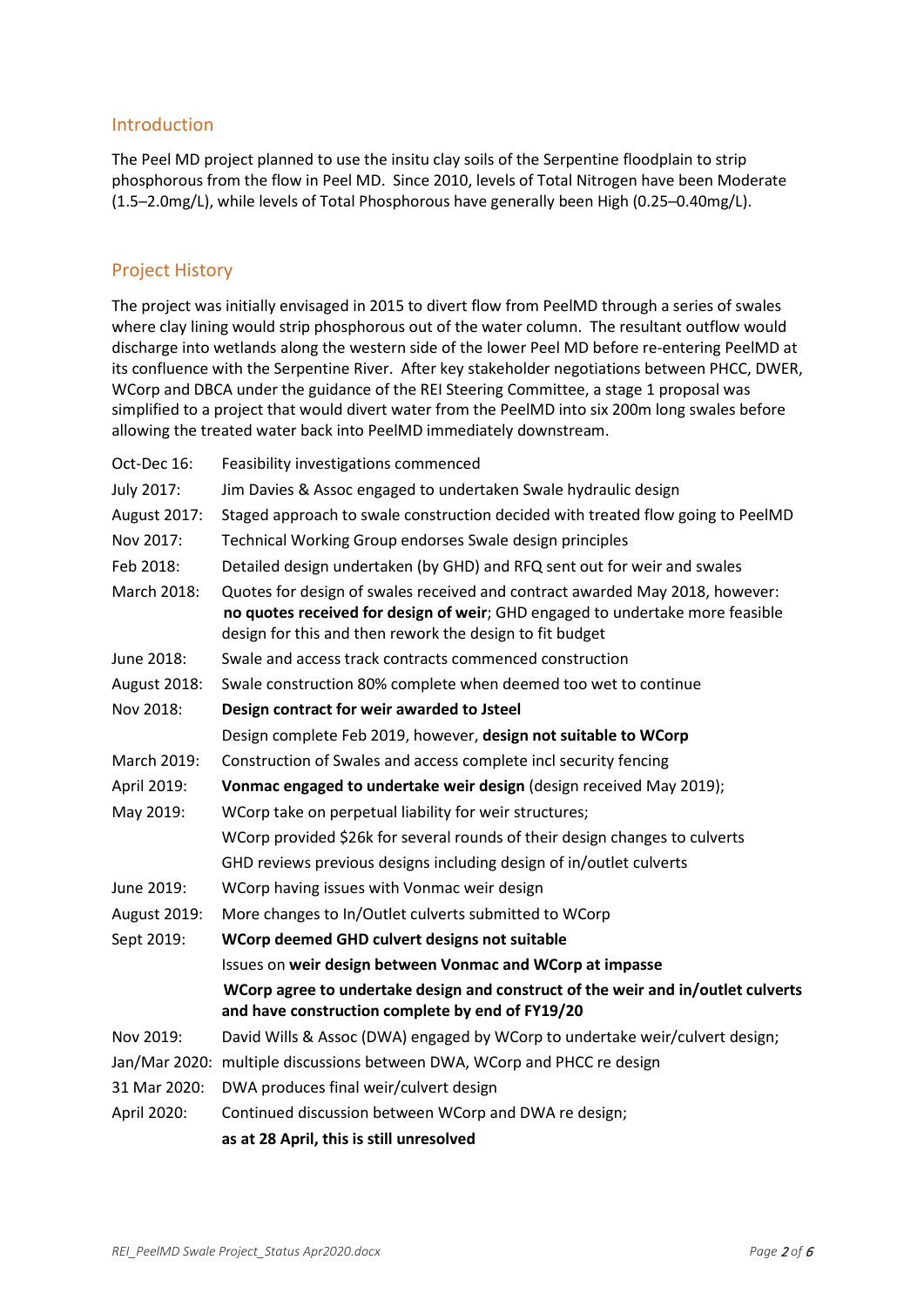## Current Infrastructure

As at 30 April 2020, the following have been constructed for the Project:

- a Headwater Pool, 135m long with a 5m wide base at an invert of 1.60m AHD,
- six swales, each of 225m long x 12.5m wide and sloping between 1.60m AHD upstream to 1.15m AHD downstream ( $\degree$ 0.45m fall @ a slope of 1:500),
- swale inflow structures (6 box culverts: 1200Wx1200Hx2400mmL) feeding off the Pool, with each culvert at an invert of 1.55-1.60m AHD and culverts linked by a causeway at 2.8m AHD,
- a Tailwater Pool, 135m long by 5m wide at an invert of 1.15m AHD,
- major embankments were constructed in the swale area, with the outer embankment top at 3.4m AHD and minor embankments between swales with tops at 2.4m AHD,
- works also included constructing an all-weather access road (unsealed) of 950m between Karnup Road and the Swales site with a heavy gate and security fencing around the swales,
- The swales are located 2.0km upstream of the confluence between PeelMD and Serpentine Drain and 750m downstream of the current DWER Peel MD gauging station [614-121].
- Although no works have been undertaken on Peel MD itself yet, it lies immediately adjacent and to the east of the swales as a trapezoidal drain with an invert of approximately 0.5m AHD. The Drain also contains a 40m wide floodplain at 2.0m AHD and a Flood Levee between PeelMD and Serpentine Drain to the East with a top at about 4.8m,

While, the current works are extensive, there are still additional works required to allow the system to function and provide quantitative assessment of its operation. The current infrastructure needs:

- A connection to the PeelMD to provide and control inflow and outflow,
- A weir in PeelMD that will raise the water level so that water will flow into the swales,
- Infrastructure that will allow empirical assessment the effect of water depth and water velocity on phosphorous striping using the clays in the swales,
- Accurate flow and water quality measurement in PeelMD and individual swales.

## Current Planning and Agreements

The 'Current Infrastructure' specified above was complete by April 2019, however, planning, engineering and negotiations have continued since then with the following key items undertaken:

- In a meeting between WCorp, PHCC and DWER on 26/09/2019, WCorp made an offer: "*To assist in delivery of the project, Water Corporation are prepared to undertake design and construct scheduled for construction within the seasonal constraints of financial year 19/20 on behalf of and funded by the PHCC*."
- To that end, WCorp contracted David Wills & Assoc (DWA) to undertake the detailed design of PeelMD weir and associated work on Swale inlet and outlet infrastructure,
- Between January and March, discussions were held between David Wills (DW) and Peter Muirden (PDM) about operation of various infrastructure options both in Peel MD and within the swales themselves and various conceptual designs assessed. Key stakeholders were included in these discussions including WCorp, DWER and members of the REI Steering Committee,
- Monitoring discussions were also held between DW, PDM & Andrew Weatherburn (DWER), to determine impacts on state monitoring programs and the synergies between projects.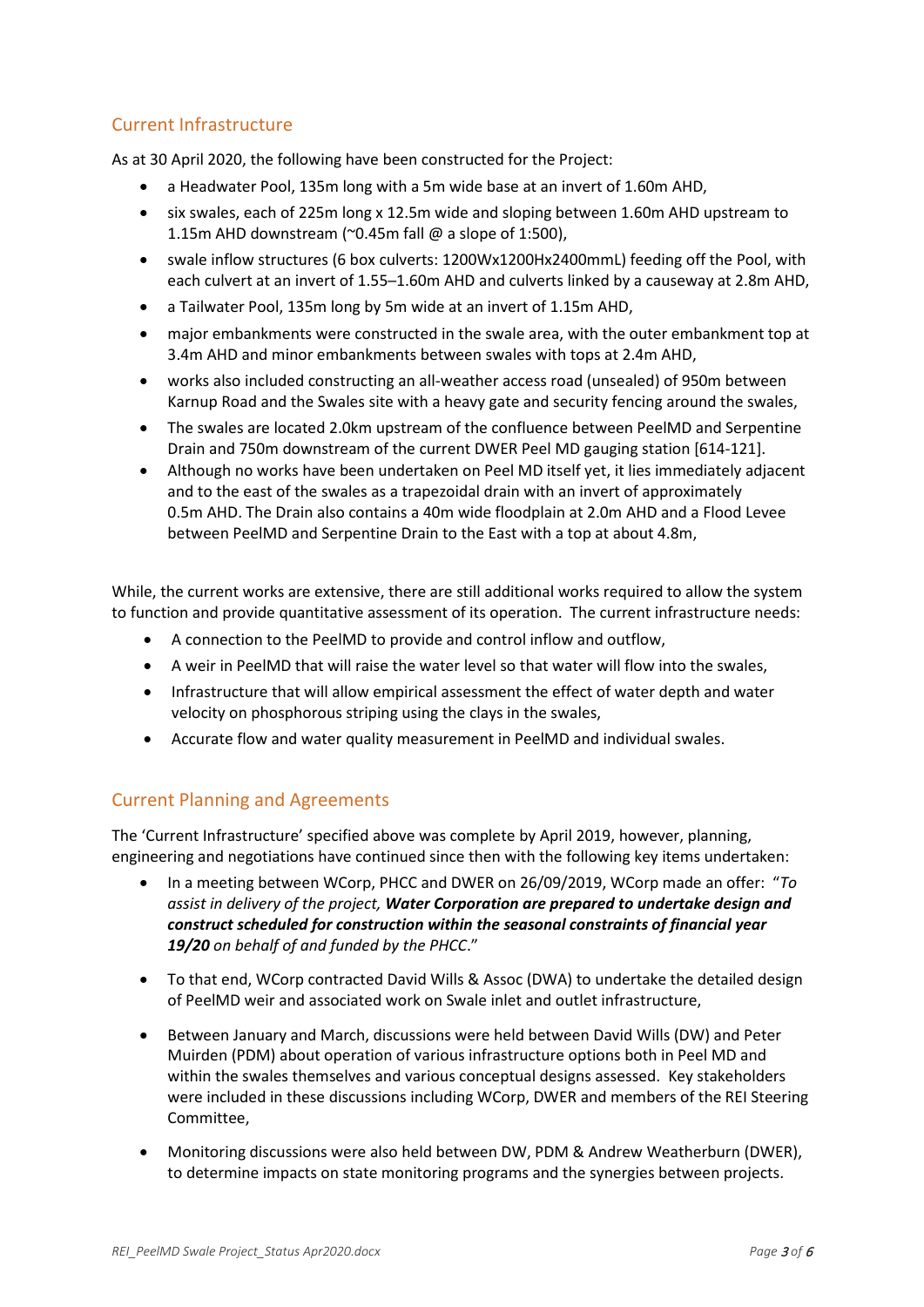Up front, it was determined that the proposed PMD weir could be used to significantly improve the accuracy of flow monitoring on PeelMD which has been poor since the monitoring of the Drain first began in 1994. **However, the feasibility of this proposal is being undermined by WCorp insistence on being able to discharge flow through the weir wall, even though the design of the swales already includes this functionality.**

In-principle support from DWER was also obtained to assist with monitoring flows through individual swales. Measurement of the flow through the swales is critical to assessment of the effectiveness of clay lining to strip phosphorous. It is proposed that DWER would monitor the WL in the swale Headwater Pool and that different level on stopboards would govern the flow down each swale and rating curves developed to determine flows.

- The DWA design for PeelMD weir was complete on 31/03/2020, however, it is understood that internal WCorp 'negotiations' have continued with ongoing modifications to the design.
- The earlier GHD weir design (March 2018) had potential for backwater effect from the weir to extend up to Folly Pool (6.5km upstream of swales). With the proposed design of the new DWA weir for PeelMD lowered to 1.75m AHD (from 2.2m), Peter Muirden (PHCC) remodelled (HECRAS) the upstream impact of the weir on water levels in Maramanup Pool (4.0km upstream of weir) and found that there was no impact at all. The modelling was documented and sent to Lyndon Mutter (DBCA) and a letter of consent received 31 March 2020.

Maramanup Pool has extremely poor WQ and a site visit on 07 February 2020 by PDM had an extensive algae bloom. However, with the construction of the swales, there is potential to modify the hydrology of the Pool and use the swales to treat the water from the Pool at the tail-end of Spring.

• Finally, PDM documented the conceptual design for the swales that had been collaboratively developed over the early part of 2020 (to DRAFT 'A'). This included detailed drawings and works specifications to go to construction.

## Proposed SoW

The following works are proposed to still be required for the project to proceed:

**WCorp** (Weir and In/Outlet culverts)

- Prefabricate and install weir structure (12.5m wide x 6.0m long x2.1m deep), incl energy dissipation and bank protection structures downstream,
- Headwater Pool inlet culvert (1 x 750mm diam x 18.0m long) incl headwalls and aprons,
- Penstock (AWMA) mounted on Headwater Pool headwall, incl operating platform.
- Tailwater Pool outlet culvert (3 x 600mm diam x 14.4m long) incl headwalls, aprons, and nonreturn flaps

#### **PHCC** (Swales and monitoring)

- **Headwater Pool**:
	- o Lower the pool base by 0.3m to 1.30m AHD to allow full inflow rate of 500L/s from PMD.
	- o add sump (4m W x 2m L) on eastern end 0.5m below existing invert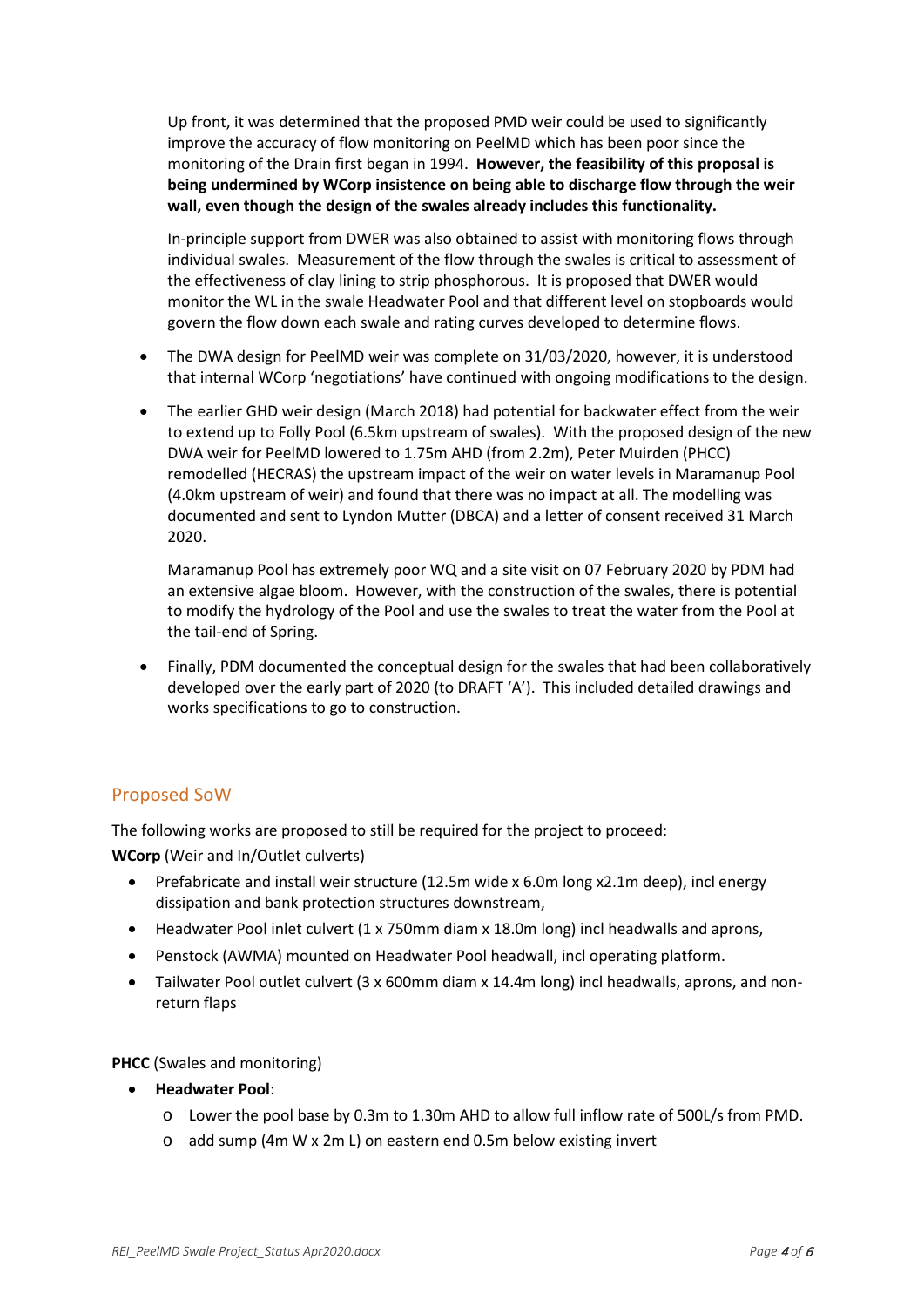#### • **Swale inlet culverts**:

- o add sills on inlet of each culvert (6x1600Wx100x100) to mount stopboards (level tolerance 2mm)
- o on outlet, extent existing apron and fabricate fibreglass structure to provide a flow measurement function

#### • **Swales (#1─#5)**:

Flatten existing swales so that the effect of depth of water over whole swale length can be quantified:

- o Flatten existing swale #1 to have base at 1.30m AHD; add low-flow pipe to allow PMD and Headwater Pool to be drained)
- o Flatten swales #2 to #5 to have base at 1.40m AHD.
- o Leave swale #6 as it is with a slope of 1:500 (1.55m to 1.20m AHD)

#### • **Swale outlet culverts (new)**:

- o Construct a levee at RL 1.80m across the end of swales #1 to #5, to control outflow from the swales.
- o Supply and install box culvert: 1200Wx375Hx1200L in the levee with different level stopboards to control depth of water in the swale

#### • **Tailwater Pool**:

- o Build a sedimentation sump on western end of tailwater pool to invert of 1.00m AHD
- o Lower base of Tailwater Pool to be 1.10m at West and 1.05m at East end (112m long)
- o add sump (4m W x 2m L) on eastern end at an invert 0.90m (0.25m below existing)

#### • **Miscellaneous Works**:

- o Supply and install floatwell (FW) and inlet pipes for gauging station on PeelMD upstream of Headwater Pool inlet culverts. Relocate monitoring equipment from existing GS. Embankment at FW is 3.2m AHD, so FW required to be 4.8m high,
- o Supply and install floatwell and inlet pipes for gauging station on eastern end of Headwater Pool. Embankment at this FW is 3.4m AHD, so FW required to be 3.8m high,
- o Make rough paths for winter access around swales (total 500mL x 1000Wx50D)

## Costings

The following are estimated costings of the works specified above: **WCorp:** PeelMD weir and inlet and outlet works (prelim) \$ 120,000

### **PHCC**:

| $\bullet$           | Headwater Pool                               | \$5,000   |
|---------------------|----------------------------------------------|-----------|
| $\bullet$           | Swale inlet culvert mods                     | \$25,000  |
| $\bullet$           | Swale flattening                             | \$32,000  |
| $\bullet$           | Swale outlet culverts and levees             | \$30,000  |
| $\bullet$           | Tailwater Pool                               | \$5,000   |
| $\bullet$           | Miscellaneous (FW + DM structures and paths) | \$10,000  |
| $\bullet$           | Contingency (10%)                            | \$11,000  |
| <b>TOTAL (PHCC)</b> |                                              | \$118,000 |